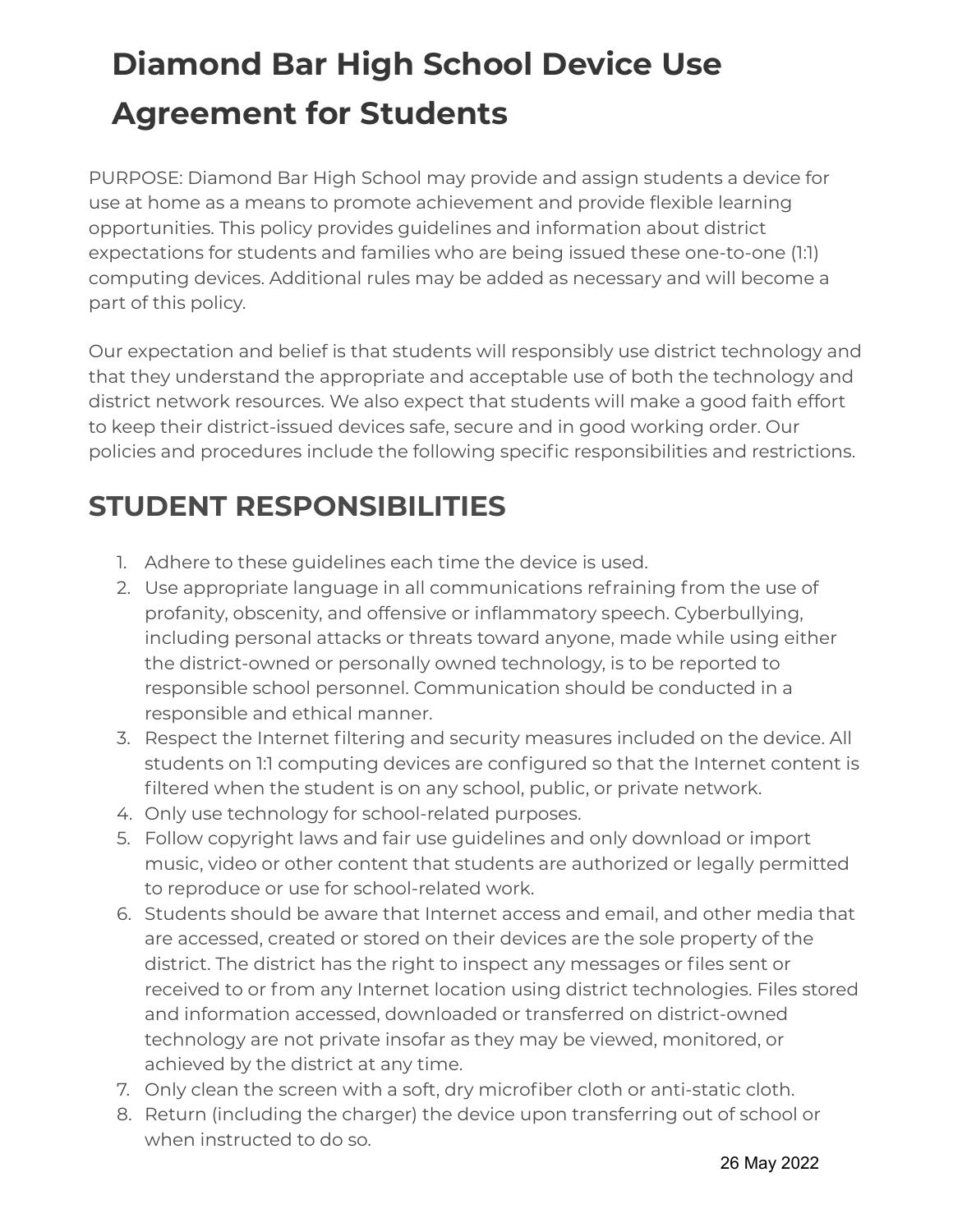## **STUDENT RESTRICTIONS**

- 1. May affix school appropriate stickers to identify device. May not etch or use permanent markers.
- 2. Reveal or post identifying personal information, files or communications to unknown persons through email or other means through the Internet.
- 3. Attempt to override, bypass or otherwise change the Internet filtering software, device settings or network configurations.
- 4. Attempt access to networks and other technologies beyond their authorized access. This includes attempts to use another person's account and/or password or access secured wireless networks.
- 5. Share passwords or attempt to discover passwords. Sharing a password is not permitted and could make you subject to disciplinary action and liable for the actions of others if problems arise with unauthorized use.
- 6. Download and/or install any programs, files or games from the internet or other sources onto any district-owned technology. This includes the intentional introduction of computer viruses and other malicious software.
- 7. Tamper with computer hardware or software, attempt unauthorized entry into computers, and/or vandalize or destroy the computer or computer files. Intentional or negligent damage to computers or software may result in criminal charges.
- 8. Attempt to locate, view, share or store any materials that are unacceptable in a school setting. This includes but is not limited to pornographic, obscene, graphically violent or vulgar images, sounds, music, language, video or other materials. The criteria for acceptability are demonstrated in the types of material made available to students by administrators, teachers and the school media center.
- 9. Modify or remove the WVUSD asset tag or the manufacturer serial number and model number tag.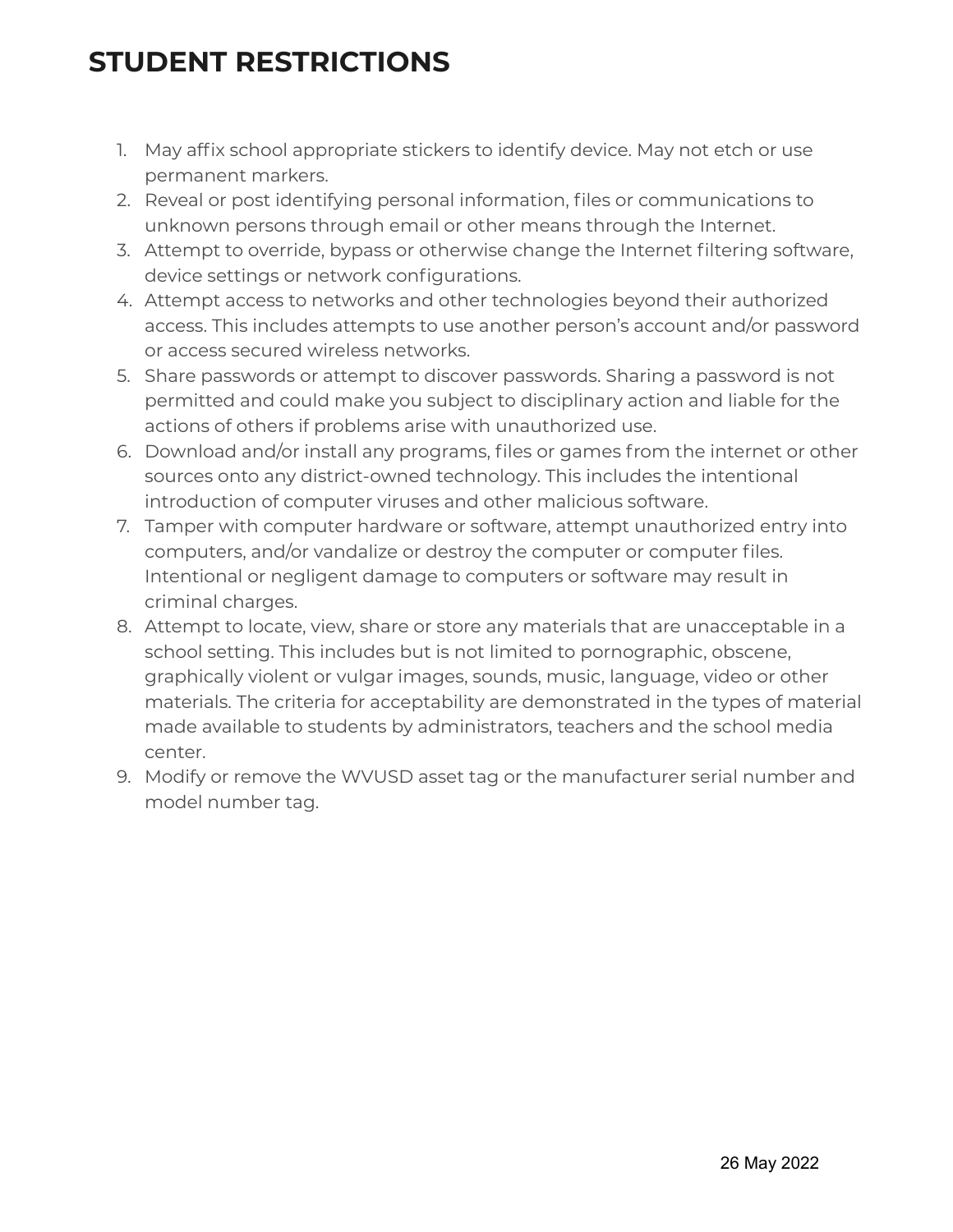In addition to the specific requirements and restrictions detailed above, it is expected that students and families will apply common sense to the care and maintenance of district-provided 1:1 technology. In order to keep devices secure and damage-free, please follow these additional guidelines.

- You are responsible for the device, charger, cords, etc. Do not loan any of these items to anyone else.
- Do not eat or drink while using the 1:1 device or have food or drinks in close proximity. Any liquid spilled on the device may very well cause damage (often irreparable) to the device.
- Keep your 1:1 device away from precarious locations like table edges, floors, seats or around pets.
- Do not stack objects on top of your 1:1 device; leave outside or use near water such as a pool.
- Devices should not be left in vehicles.
- Devices should not be exposed to extreme temperatures (hot or cold) or inclement weather (rain, snow).
- Do not store or transport papers between the screen and keyboard.

## **COMPUTER DAMAGES**

If a device is damaged, the school must be notified immediately. Students agree not to be negligent with the care of the device such as...

- Leaving equipment unattended and unsecured. This includes damage or loss resulting from an unattended and unsecured device at school.
- Lending equipment to others other than one's parents/guardians.
- Using equipment in an unsafe environment.
- Using equipment in an unsafe manner.
- Ignoring common sense guidelines delineated above.
- If the device charger is damaged or lost, the student is responsible for replacing it.
- Access to an WVUSD provided 1:1 device and network should be considered a privilege that must be earned and kept.
- A student's technology privileges may be suspended due to negligent damage to the device, or inappropriate use of the device that fails to comply with the WVUSD technology agreements outlined in this document.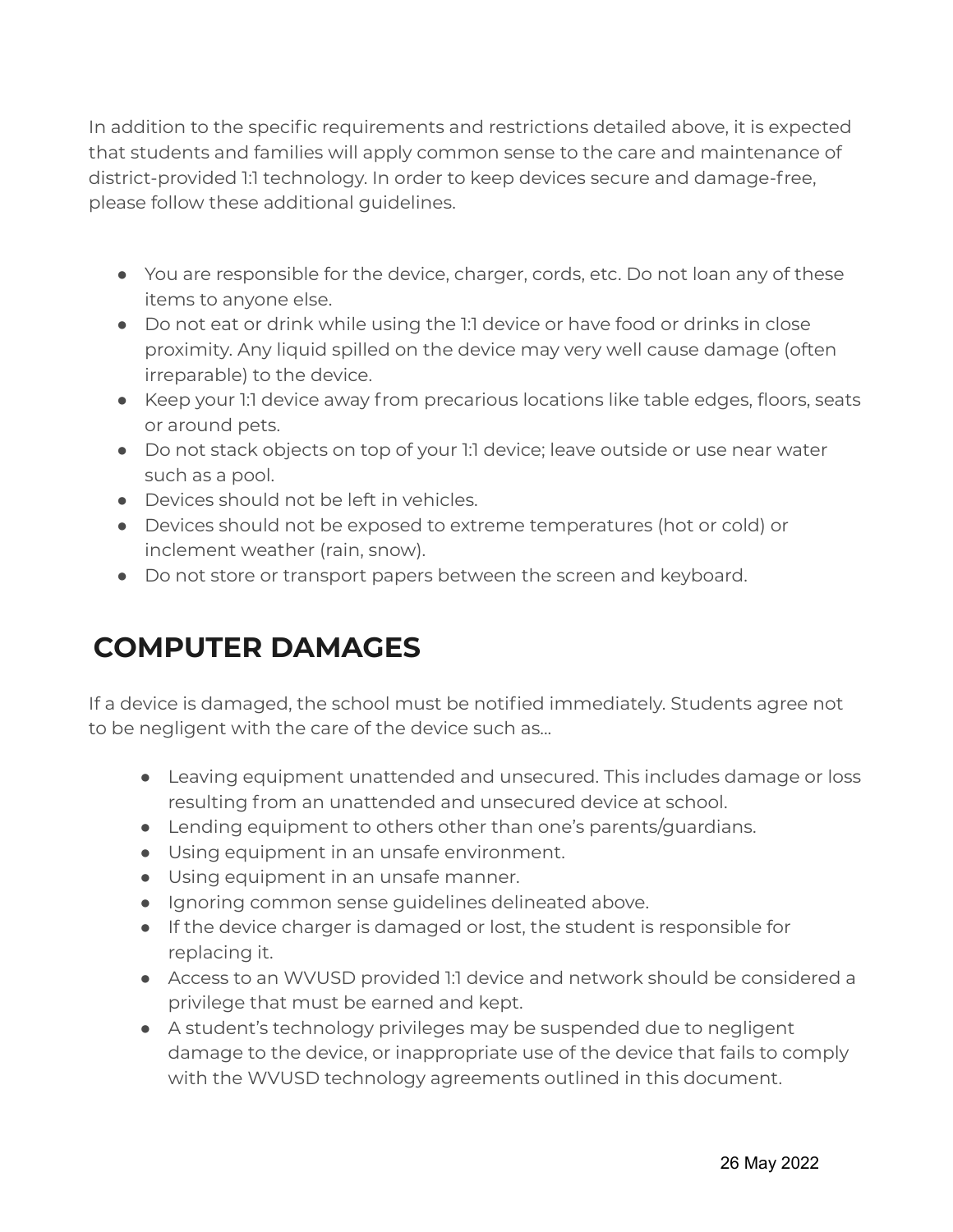## **DISCIPLINE**

Each violation will be considered with respect to the circumstances within which it occurred. The following sanctions will apply:

- Violations may result in a limited or immediate total loss of rights to the District's technology resources.
- Additional disciplinary action may be determined in line with the Student Handbook and the District's Code of Conduct. This may include suspension and recommendation for expulsion.
- Violations involving threats, theft or damage to equipment or other resources may be reported to law enforcement.

Penalties will be administered based on the severity and frequency of the offense. Students have the right to due process following District policy.